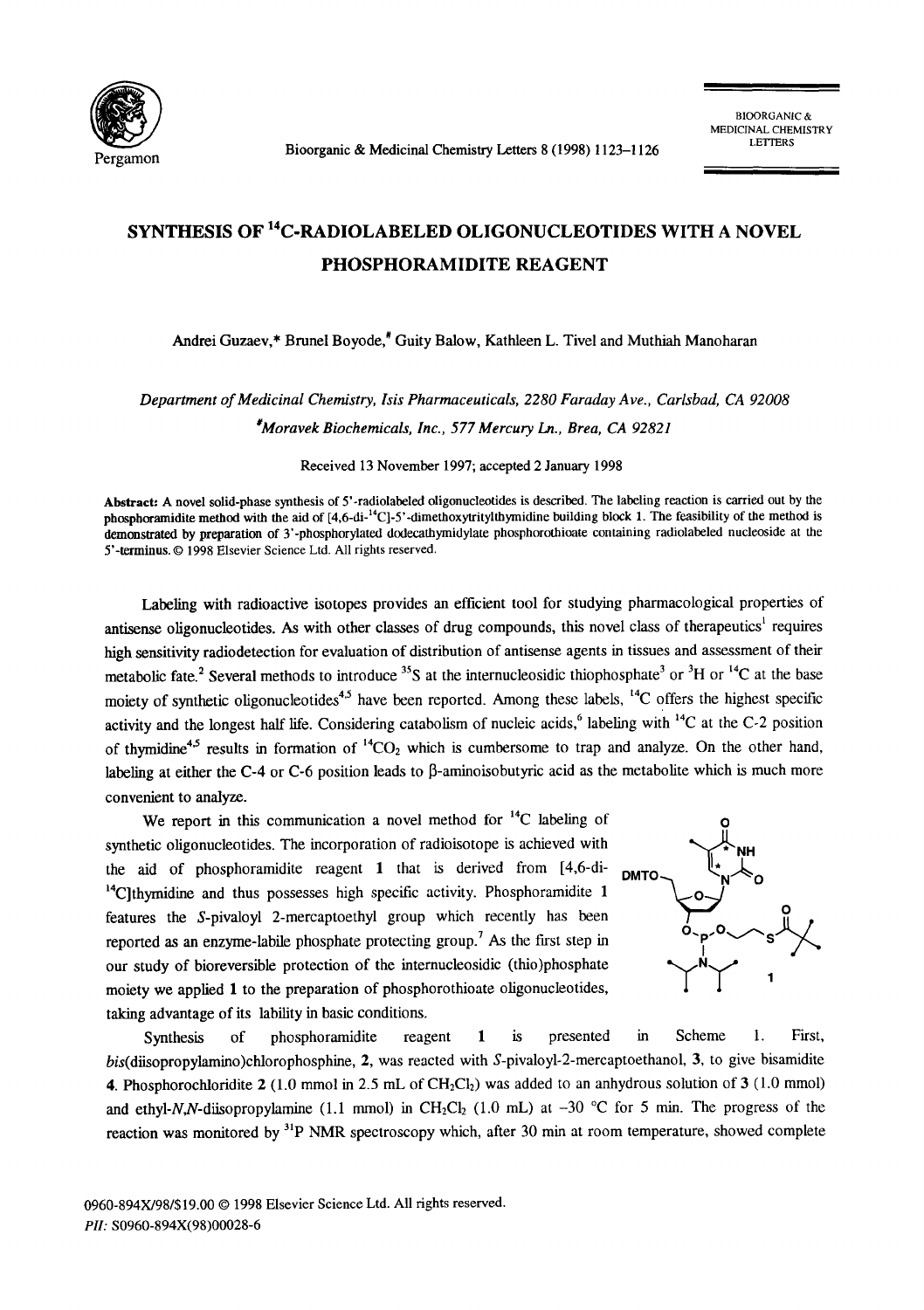

**Scheme 1 i:** EtN(iPr)<sub>2</sub>/CH<sub>2</sub>Cl<sub>2</sub>; ii: 1H-tetrazole/MeCN/CH<sub>2</sub>Cl<sub>2</sub>; iii: aq NaHCO<sub>3</sub>.

disappearance of 2 (141.3 ppm) and formation of bisamidite 4 (125.3 ppm; 70-75% yield based on integral intensity) along with several other products. No substantial decomposition of 4 was observed after 3 h. However, attempts to isolate the product by brief aqueous workup led to more complicated mixtures. Therefore, bisamidite 4 was used in the next step as the crude reaction mixture.

It was found in preliminary experiments that 50% excess of 4 is sufficient for complete conversion of unlabeled  $5'-O$ -dimethoxytritylthymidine (DMT-T) when 10 to 50  $\mu$ mol of the nucleoside is used. Thus, to obtain radiolabeled phosphoramidite 1,  $[4,6-di-^{14}C]-DMT-T$  (5; 40 µmol; specific activity 25 Ci mol<sup>-1</sup>) was treated with crude 4 (60 µmol) in the presence of 1H-tetrazole (32 µmol) for 40 min at room temperature followed by quenching of the reaction with aqueous  $NaHCO<sub>3</sub>$  and extraction of 1 with benzene.

To achieve the proper purification of 1, hydrolytic stability of its unlabeled analog was determined. Halflife of nonradioactive 1 (1a) in 80% aq MeCN was found to be 58 h, which permits safe isolation of 1 in aqueous media. Accordingly, crude 1 was purified by RP HPLC (Figure 1). $8$  Collected fractions were diluted with water, extracted with benzene, dried over Na<sub>2</sub>SO<sub>4</sub> and evaporated to give 1 (31.5 µmol, 78.8% yield).<sup>9</sup>

Oligonucleotide 6 was assembled on an ABI 380B DNA Synthesizer using commercial 3'-Phosphate CPG (Glen Research; 20 µmol), phosphoramidite chemistry, and  $3H-1,2$ -benzodithiol-3-one 1,1-dioxide<sup>10</sup> as the sulfur-transfer reagent. To prove homogeneity of 6, a small sample of the solid support  $(ca. 0.1 \mu mol)$  was deprotected with ammonia, and the content of full length material was determined to exceed 90% by CE, ion-exchange HPLC and ES MS.

Incorporation of radiolabeled phosphoramidite into synthetic oligonucleotides differs from that of standard phosphoramidites. In the latter case a coupling yield of 99+% is mandatory. In contrast, the former requires incorporation of the expensive radiolabeled phosphoramidite to the highest degree whereas the coupling yield *i.e.,*  the yield of actual chain elongation reaction of the support-bound oligonucleotide is not as important. Accordingly, conditions for  $\begin{bmatrix} 0 & 1 \\ 0 & 0 \end{bmatrix}$ coupling of 1a to CPG-bound  $(Tp)_{11}$  phosphorothioate oligonucleotide, 6, were optimized.



Figure 1. RP HPLC profile of crude 1.<sup>8</sup>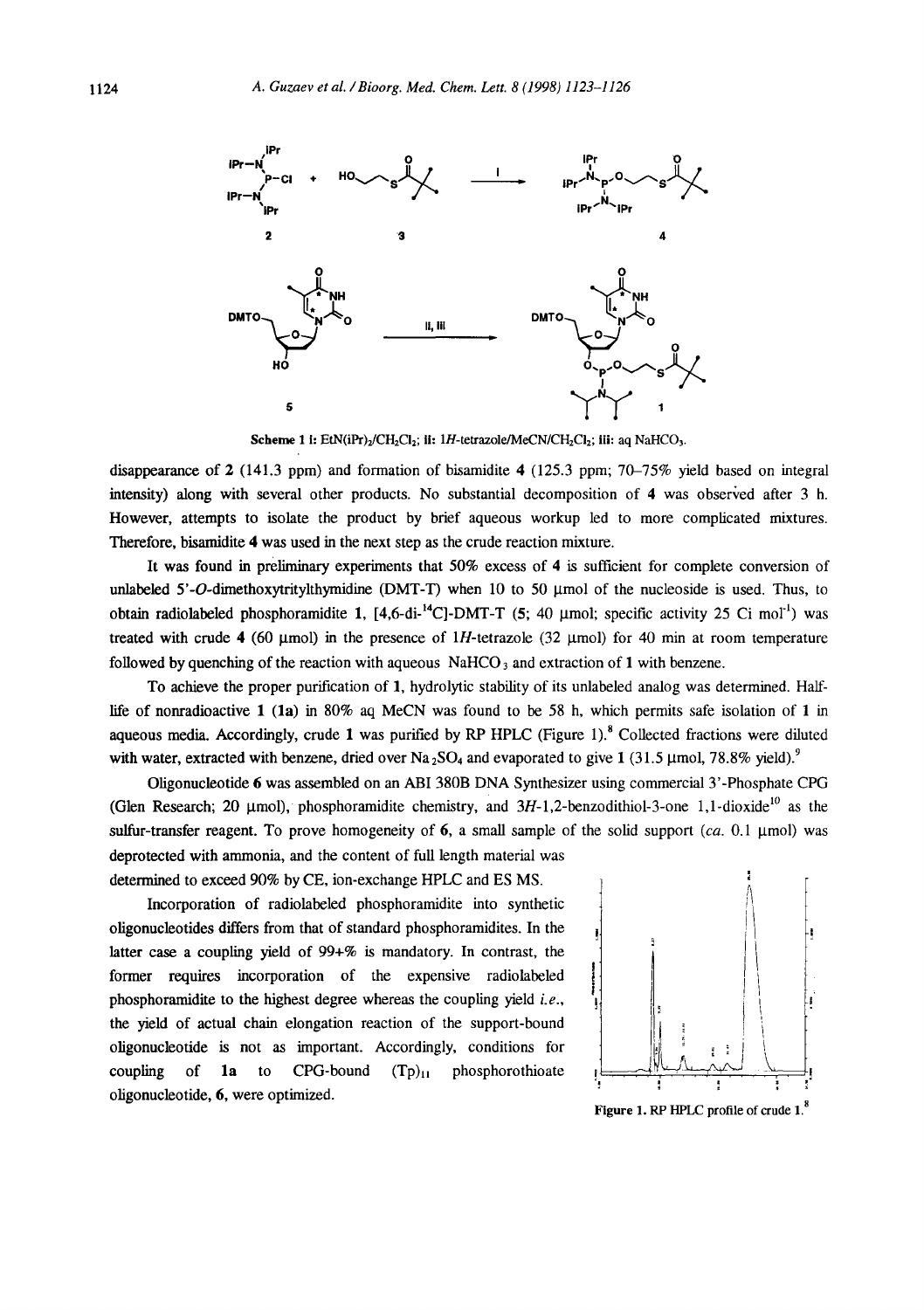

**Scheme 2 i: 1a** (1 equiv.)/1H-tetrazole; ii: 1 (2 eqiv.)/1H-tetrazole; iii: sulfurization;<sup>10</sup> iv: 1a (5 eqiv.)/1H-tetrazole; v: sulfurization. $^{10}$ 

In optimal condition, coupling procedure with 1 consisted of 3 main steps (Scheme 2). First,  $6$  (10  $\mu$ mol) was dried by treatment with a mixture of 1a (10  $\mu$ mol) and 1H-tetrazole (0.45 M; 700  $\mu$ L) for 1 min. This step was designed to result in a very low coupling yield (5 to 10%) due to the low concentration of the phosphoramidite. However, it efficiently consumes any traces of water and other nucleophiles left on the solid support that were not removed by washing with acetonitrile and extended drying *in vacuo*. After removal of solution by filtration, the solid support was ready for immediate labeling with radioactive phosphoramidite 1. A solution of 1 (0.2 M in MeCN; 20  $\mu$ mol) was delivered to the solid support followed by 1H-tetrazole solution  $(0.45$  M in MeCN; 250  $\mu$ L), and the reaction mixture was gently shaken for 20 min. The step was completed by washing the support with MeCN and performing the sulfurization reaction. As determined by DMT assay, coupling efficiency of I was 83% (41% yield with respect to 1).

Finally, the solid support was coupled with 1a (50  $\mu$ mol) and excess 1H-tetrazole in order to obtain uniform full-length support-bound oligonucleotide 7. After sulfurization and extensive washing with MeCN, the product was treated with concentrated ammonia for 2 h at room temperature. Under these conditions, oligonucleotide was released from the solid support, and cyanoethyl and S-pivaloyl 2-mercaptoethyl protecting groups were simultaneously removed. Finally, the mixture was heated for 2 days at 60  $^{\circ}$ C which completes the release of the 3'-terminal thiophosphate monoester. Crude 8 was purified by RP HPLC (Figure 2). Two major peaks on Figure 2 represent S- and R-P diastereomers at the 5'-terminal nucleoside-3'-phosphorothioate residue. 5'-DMT protection was cleaved with 80% aq AcOH for 30 min. The product was converted to its sodium ionic form and desalted by RP HPLC as reported previously to give 9 in 60% yield (specific activity 0.1)  $\mu$ Ci AU<sup>-1</sup>).<sup>11</sup> The labeled oligonucleotide 9 was analyzed by MALDI-TOF mass spectrometry and anion exchange HPLC monitoring both the UV-absorbance and radioactivity (Figure 3).<sup>12</sup> Both UV- and radioactive



**Figure 2.** RP HPLC profile of crude 8.<sup>8</sup>